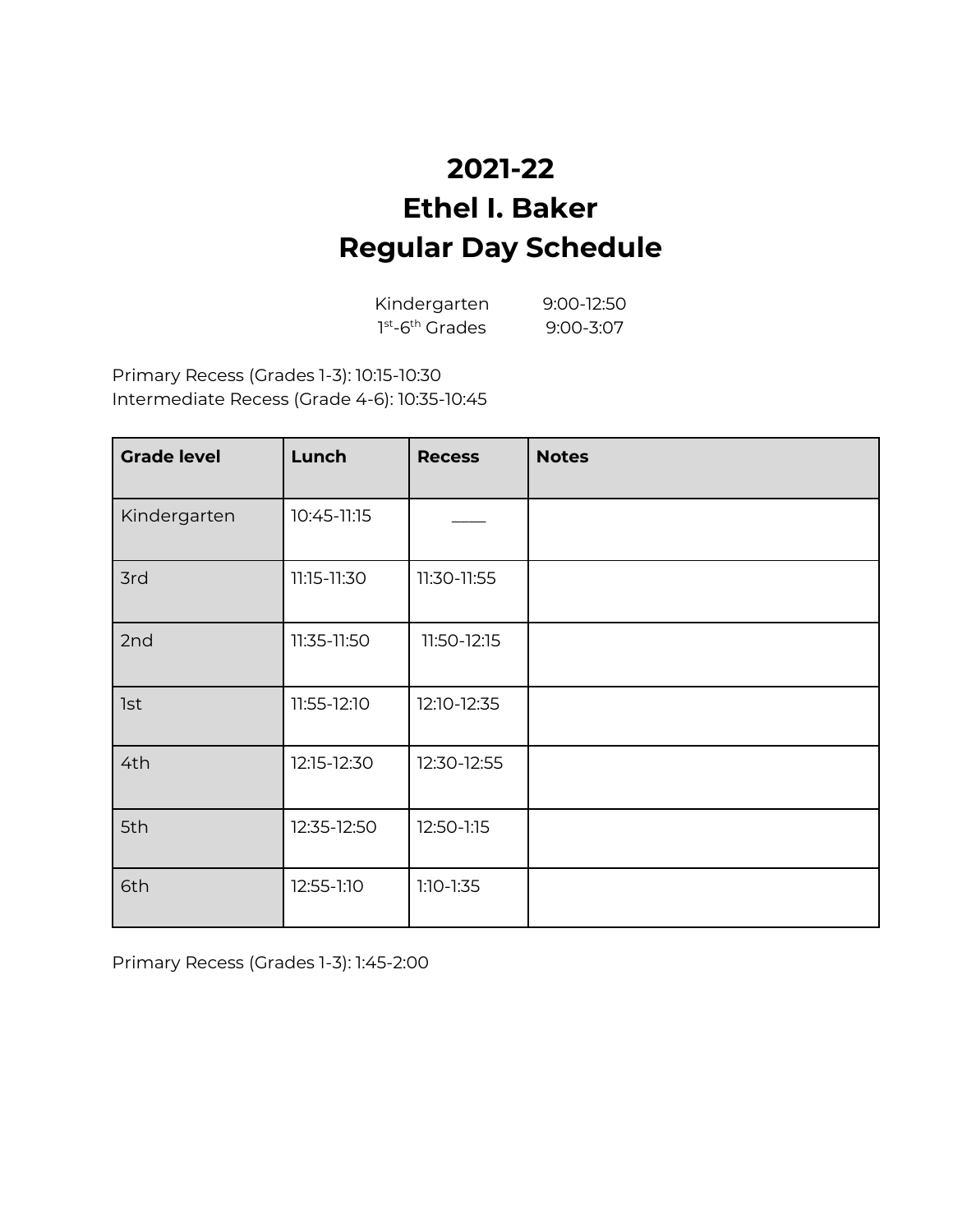### **2021-22 Ethel I. Baker Early Release Days/Thursdays**

| Kindergarten                            | $9:00-12:50$  |
|-----------------------------------------|---------------|
| 1 <sup>st</sup> -6 <sup>th</sup> Grades | $9:00 - 2:07$ |

Primary Recess (Grades 1-3): 10:15-10:30 Intermediate Recess (Grade 4-6): 10:35-10:45

| <b>Grade level</b> | Lunch       | <b>Recess</b> | <b>Notes</b> |
|--------------------|-------------|---------------|--------------|
| Kindergarten       | 10:45-11:15 |               |              |
| 3rd                | 11:15-11:30 | 11:30-11:55   |              |
| 2nd                | 11:35-11:50 | 11:50-12:15   |              |
| <b>1st</b>         | 11:55-12:10 | 12:10-12:35   |              |
| 4th                | 12:15-12:30 | 12:30-12:55   |              |
| 5th                | 12:35-12:50 | 12:50-1:15    |              |
| 6th                | 12:55-1:10  | $1:10-1:35$   |              |

Primary Recess (Grades 1-3): 1:45-2:00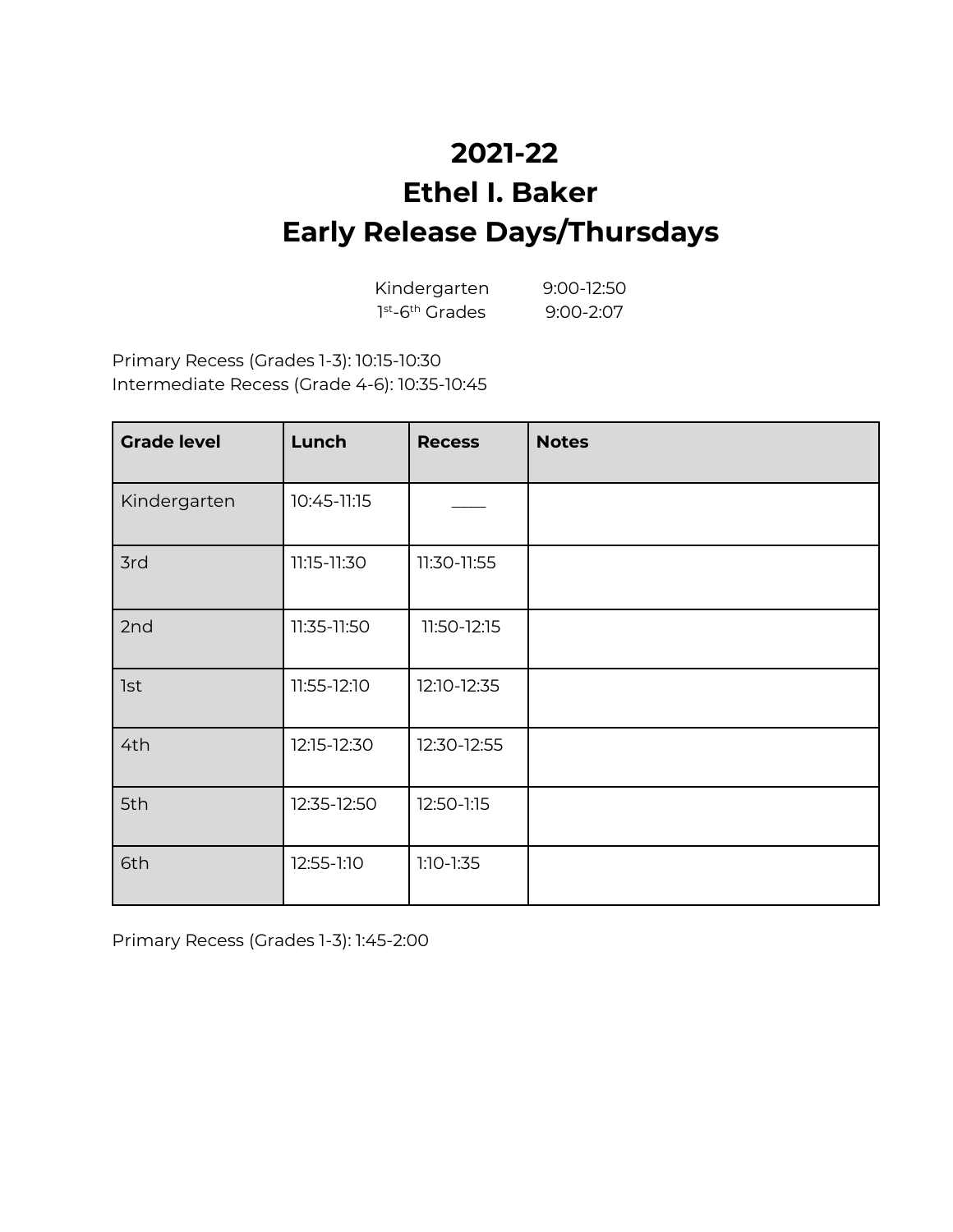### **2021-22**

#### **Ethel I. Baker**

# **Conference/Reports & Records Day/Minimum Day**

| Kindergarten                            | $9:00 - 12:50$ |
|-----------------------------------------|----------------|
| 1 <sup>st</sup> -6 <sup>th</sup> Grades | $9:00-1:50$    |

Primary Recess (Grades 1-3): 10:15-10:30 Intermediate Recess (Grade 4-6): 10:35-10:45

| <b>Grade level</b> | Lunch       | <b>Recess</b> | <b>Notes</b> |
|--------------------|-------------|---------------|--------------|
| Kindergarten       | 10:45-11:15 |               |              |
| 3rd                | 11:15-11:30 | 11:30-11:55   |              |
| 2nd                | 11:35-11:50 | 11:50-12:15   |              |
| <b>1st</b>         | 11:55-12:10 | 12:10-12:35   |              |
| 4th                | 12:15-12:30 | 12:30-12:46   |              |
| 5th                | 12:35-12:50 | 12:50-1:06    |              |
| 6th                | 12:55-1:10  | $1:10-1:26$   |              |